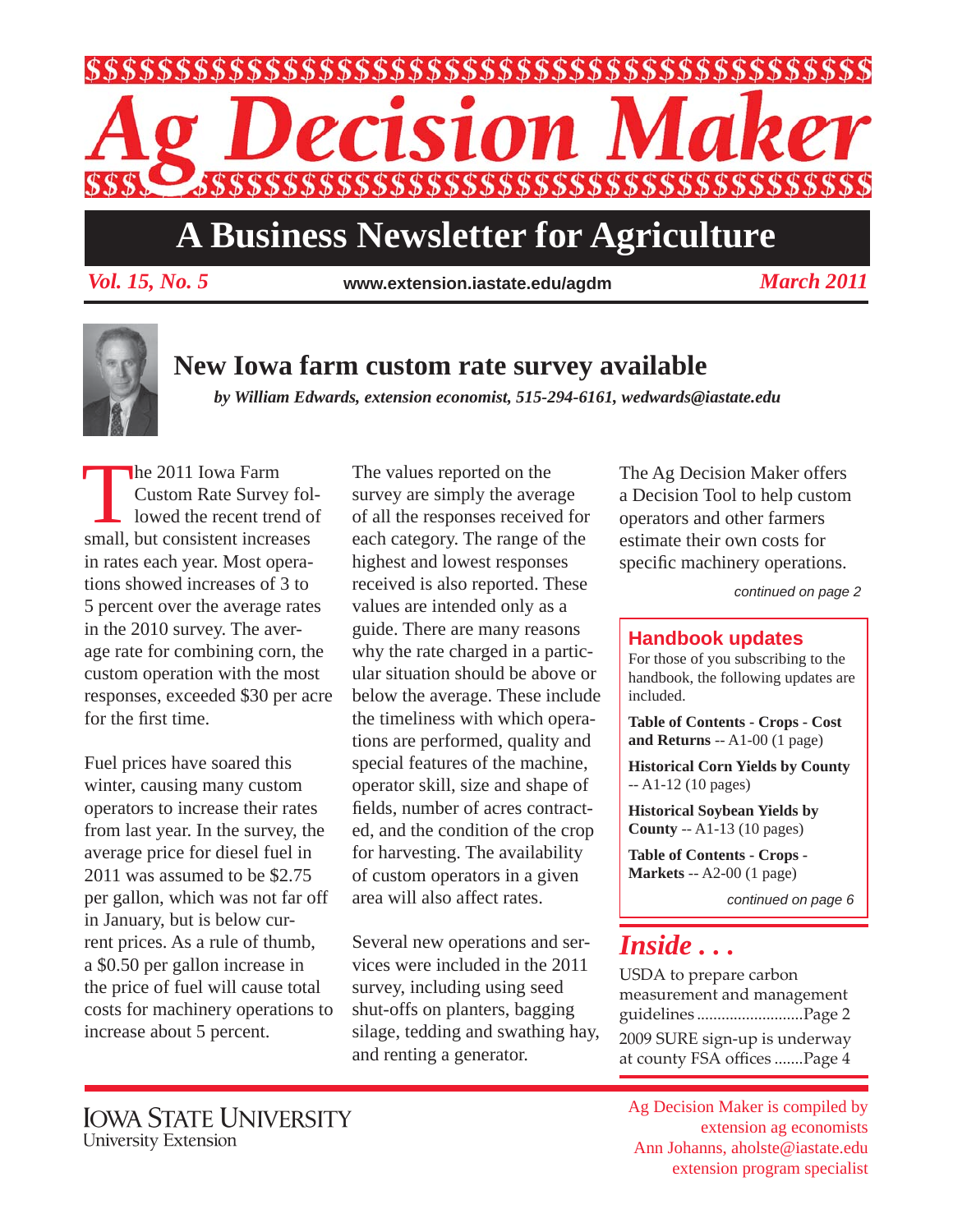# 55555555555555555555555555555555555555

*New Iowa farm custom rate survey available, continued from page 1*

| The Machinery Cost Calculator (File     | <b>Average Farm Custom Rates Reported for Iowa</b>                     |        |                         |        |                                  |
|-----------------------------------------|------------------------------------------------------------------------|--------|-------------------------|--------|----------------------------------|
| A3-29) can be found under Crops,        | <b>Operation</b>                                                       | 1978   | 1988                    | 1998   | 2011                             |
| then Machinery in the Ag Decision       | Chisel plowing, per acre                                               | \$6.00 | \$8.40                  | \$9.65 | \$13.70                          |
| Maker table of contents.                | Planting, per acre                                                     | \$4.40 | \$6.80                  | \$8.85 | \$14.80                          |
|                                         | Spraying, per acre                                                     | \$2.40 | \$3.50                  | \$4.00 | \$6.05                           |
| The 2011 Iowa Farm Custom Rate          | Combining corn, per acre                                               |        | \$16.20 \$22.00 \$23.40 |        | \$30.90                          |
| Survey is available at county exten-    | Combining soybeans, per acre                                           |        | \$14.00 \$20.60 \$22.55 |        | \$29.65                          |
| sion offices, online as publication FM- | Baling square bales, per bale                                          | \$.21  | \$.29                   | \$.36  | $\$.50$                          |
| 1698, from the ISU Extension Online     | Custom farming, corn, per acre                                         |        |                         |        | \$58.00 \$71.00 \$75.80 \$108.95 |
| Store, or as Information File A3-10,    | Custom farming, soybeans, per acre                                     |        | \$50.00 \$65.00 \$70.65 |        | \$96.40                          |
| <b>Iowa Farm Custom Rate Survey, on</b> | Machinery operating wage, per hour                                     | \$3.50 | \$5.10                  | \$7.20 | \$12.00                          |
| the Ag Decision Maker website.          | Source: Iowa State University, Iowa Farm Custom Rate Surveys, FM-1698. |        |                         |        |                                  |

### **USDA to prepare carbon measurement and management guidelines**

*by Daryll E. Ray, Blasingame Chair, Excellence in Agricultural Policy, Institute of Agriculture, University of Tennessee, and Director, UT Agricultural Policy Analysis Center (APAC); 865-974- 7407; dray@utk.edu; http://www.agpolicy.org*

In the Feb. 18, 2011 issue of the Federal Reg<br>ister, the United States Department of Agri-<br>culture (USDA) published a "notice of proje<br>undertaken to develop technical guidelines and n the Feb. 18, 2011 issue of the Federal Register, the United States Department of Agriculture (USDA) published a "notice of project scientific methods for quantifying greenhouse gas (GHG) emissions and carbon sequestration at the practice-, process-, farm- and entity-scales." Readers can access the notice at http://edocket.access. gpo.gov/2011/2011-3731.htm.

The project is being undertaken in response to a provision of the 2008 Farm Bill that says the "USDA shall prepare technical guidelines that outline science-based methods to measure the carbon benefits from conservation and land management activities." The "USDA anticipates that the methods will be used by farmers and by [the] USDA to improve management practices and to identify actions to reduce greenhouse gas emissions and increase carbon sequestration."

It is expected that "the guidelines and methods could be used by farmers, ranchers and forest owners to facilitate their participation in voluntary State and regional systems. In order to make the

guidelines and methods most useful to a broad audience, a Web-based, user-friendly tool will be developed following the drafting of the guidelines and methods."

Interested parties need to respond to the notice by 11:59 p.m. Eastern Time on April 19, 2011. Those responding to the USDA notice need to respond to the numbered topics that are included in the supplementary information section of the notice. "Specifically, USDA requests comments on:

"How may USDA best improve upon existing greenhouse gas estimation guidelines for the agriculture and forestry sectors, while at the same time simplifying input requirements and enhancing the ease of use for individuals and entities?

"USDA intends to develop a standard set of methods for practice-, process-, farm- and entity-scale inventories which could provide a technical basis for improved methods for current voluntary State and regional systems. Are there specific areas where a USDA guideline would be most useful to